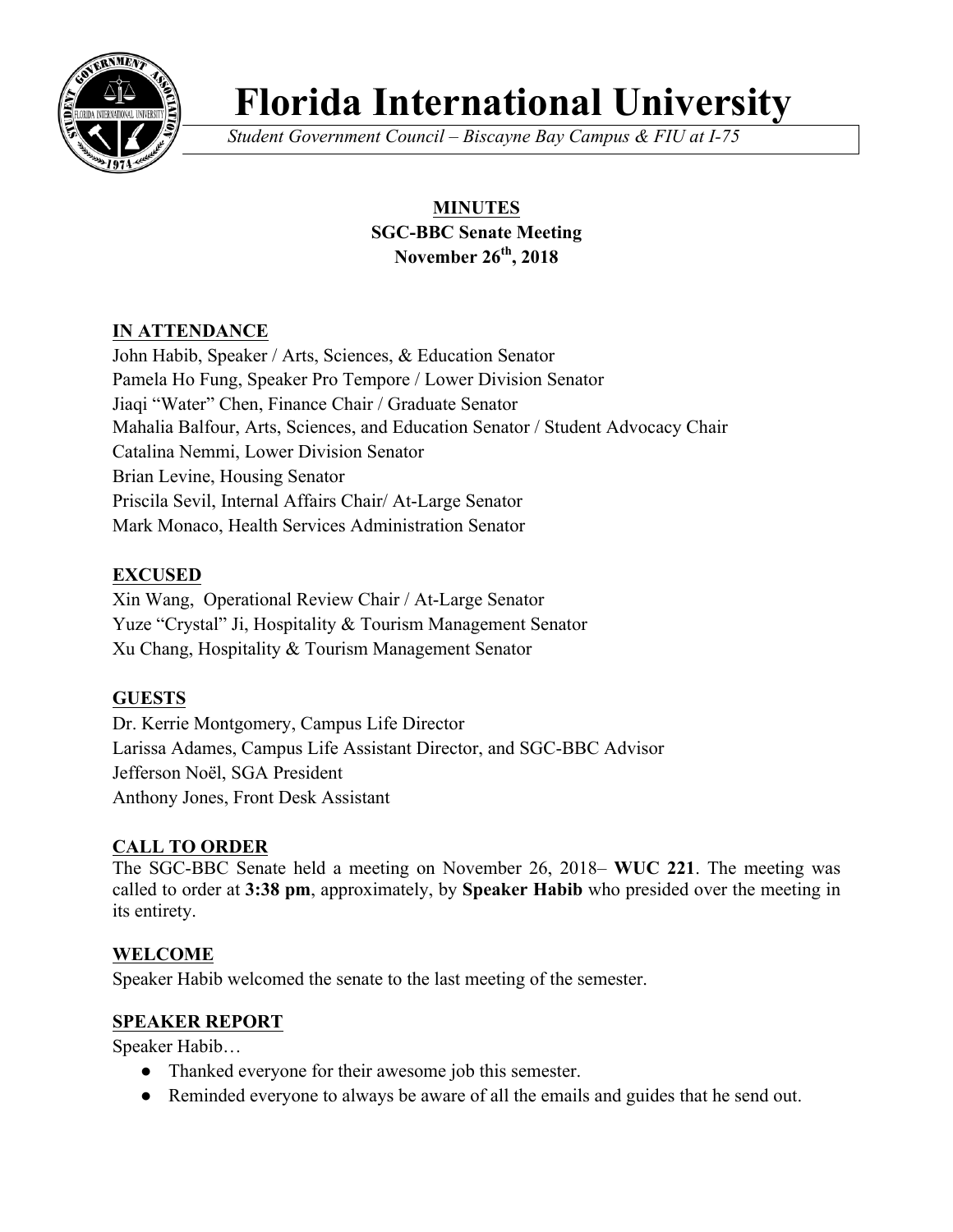• Encouraged the senate to keep improving on constitution statue and to keep being informed and up to date on things.

## **SPEAKER PRO TEMPORE REPORT**

Speaker Pro Ho Fung…

- Wished that everyone had a great Thanksgiving Break.
- Reported that she will be meeting today with the RLJ Chair and reported on her meeting with Ed Furnace last week in regards to her Senate Resolution Homework.

## **ADVISOR REPORT**

Ms. Adames…

- Reminded those who received packets to fill out to please turn them in before the deadline which was this upcoming Friday.
- Informed the Senate that all those who are interested in the AOL program, to please email her by next week so she can submit names.
- Informed the Senate she will be out of the office half of Thursday and all of Friday to attend a conference but the office will be fully staffed.

Dr. Montgomery…

● Stated that she will also not be on campus from Wednesday due to the same conference.

#### **OLD BUSINESS**

#### **A. Second Reading of Resolution 2018.0014**

Senator Balfour presented the second reading of Resolution 2018.0014 before the council.

Speaker Habib asked the Senate if anyone had any questions, comments, or motions.

Senator Levine moved to approve Resolution 2018.0014.

Senator Sevil seconded the motion.

Roll Call Vote:

John Habib–Yea Mahalia Balfour-Yea Jiaqi "Water" Chen–Yea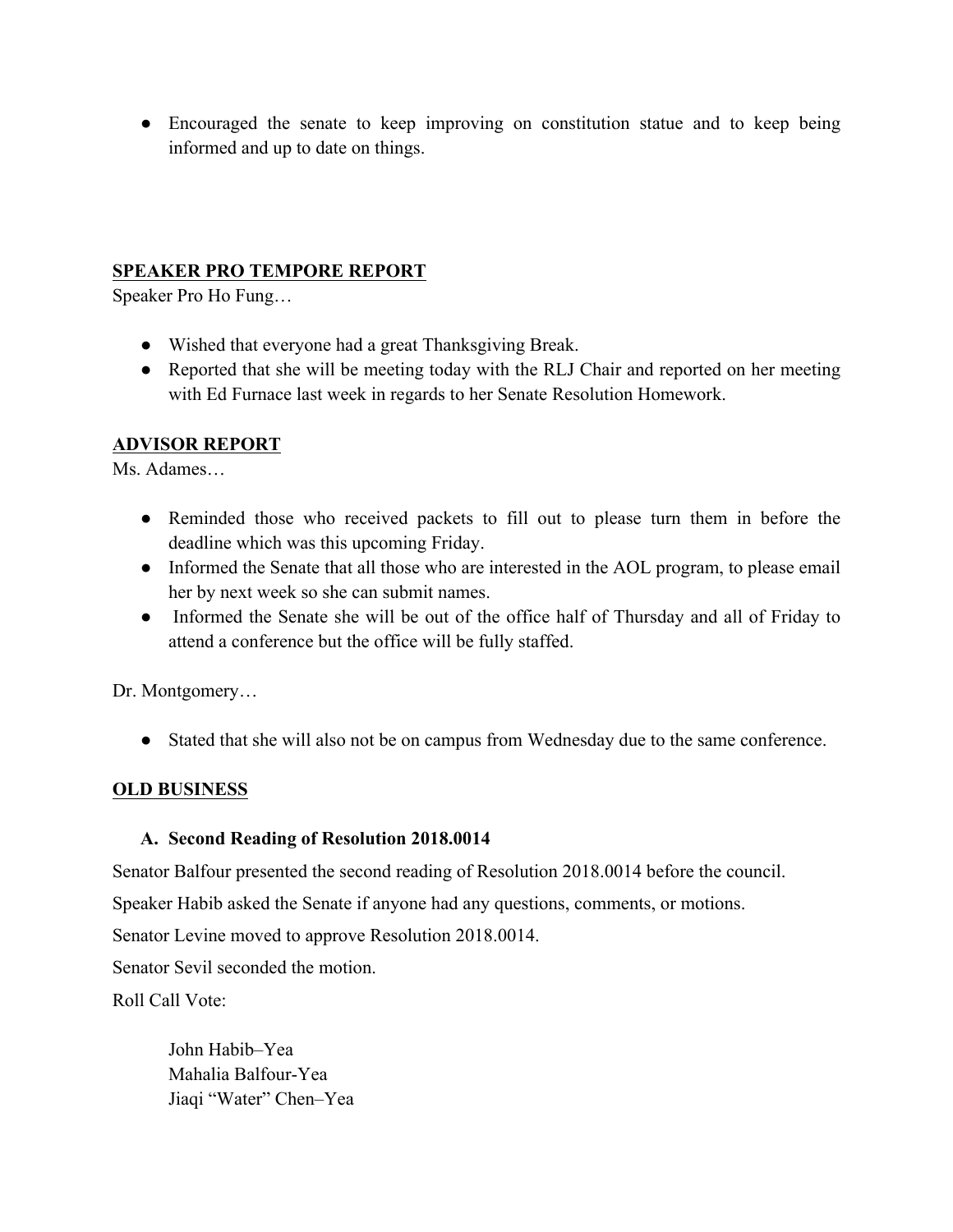Pamela Ho Fung-Yea Catalina Nemmi-Yea Priscilla Sevil-Yea Brian Levine- Yea Mark Monaco -Yea

By a vote of 8/0/0, Resolution 2018.0014 was approved.

#### **B. SGC-BBC Senate Tri-Fold Update**

Senator Nemmi asked Ms.Adames, "Were we able to buy the supplies yet."

Ms. Adames, "Nothing has been ordered yet because it will not let us order a single board online but we will get it done by this week so we will have to physically go to Michaels to order it.

#### **NEW BUSINESS**

#### **A. Approval of the Minutes**

Senator Levine asked for Unanimous Consent that the Senate Minutes of November 19, 2018, as corrected, be approved.

There were no objections, therefore the Senate Minutes of November 19, 2018, as corrected, were approved.

#### **B. First Reading of Senate Bill 2018.0006**

President Noel presented the first reading of Senate Bill 2018.0006 before the Senate.

Senator Levine asked if this bill was prompted by a specific need.

President Noel answered, "There have been a few times this semester where students needed time off"

Ms. Adames asked if the student will still receive their stipend if they choose to take a leap of absence.

President Noel responded, "That hasn't been discussed yet."

Speaker Habib recommended that the stipend could still be received and there should just be a limit set.

Senator Sevil mentioned that she thought the bill to be too general and questioned if certain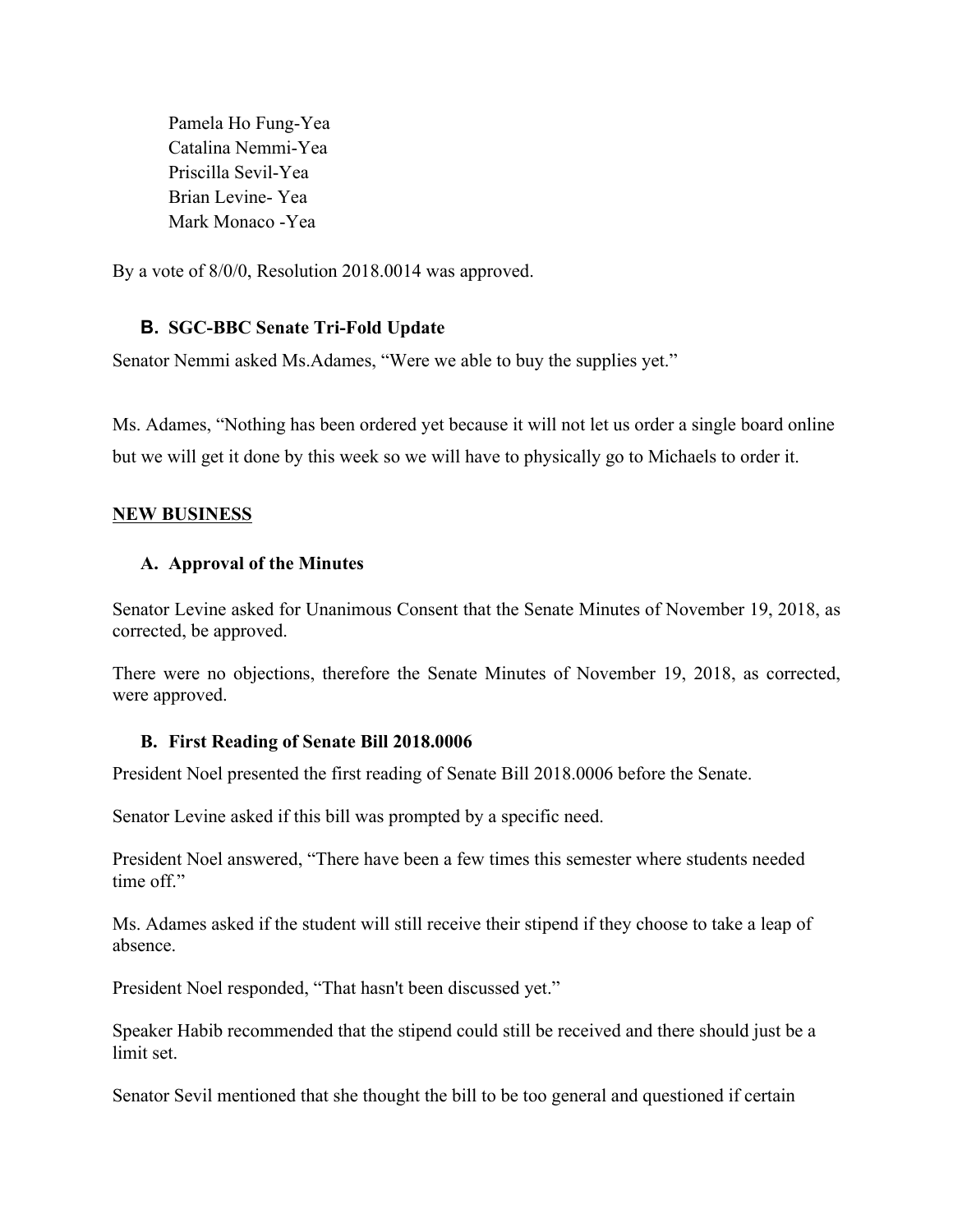government positions would be exempt.

Senator Balfour suggested that if someone takes a leap of absence for one full semester, then they shouldn't be able to take one for the next two semesters and that someone else would have to take over their position for the time they are on a leap of absence, so will that person who took over their position for the time being be compensated for that role.

Ms. Adames questioned, what do we consider as a leave of absence and stated that "We should really think about that and overall the bill should be more specific.

Senator Levine stated that during the last RLJ meeting, they looked at an earlier version of this bill and that he wanted this bill to be written out correctly so if possible could they all go over it before approving it once the committees meet again.

Senator Sevil moved for 5 minutes of discussion. Senator Balfour seconded the motion. The motion passed unanimously.

Senator Sevil, "I don't think that 1 week is enough time to consider for a leave of absence."

Senator Balfour, "I don't think that internships should be considered a good reason for someone to take a leave of absence, only expected emergencies should be considered."

President Noel, "I think that 2 weeks would be more ideal, but only for one semester."

Senator Levine, "This bill is only speaking on submitting for a leave of absence, nothing about it is going into the approval process."

Senator Levine moved to extend the discussion for 5 minutes. Senator Balfour seconded the motion. The motion passed unanimously.

Senator Sevil, "How would we go about the approval?"

President Noel, "I think it should be up to the discretion of the branch."

Ms. Adames, "We also have to think about what should happen if it is denied for any reason, what would the appeal process look like?"

Senator Sevil, "Summer is good for an entire semester, but for Fall and Spring, I don't see why it would be 2 weeks."

Ms. Adames, "I think that it should be researched and be its own entire section."

Senator Levine moved to refer this bill to the RLJ Committee to review the matter and report back to the Senate.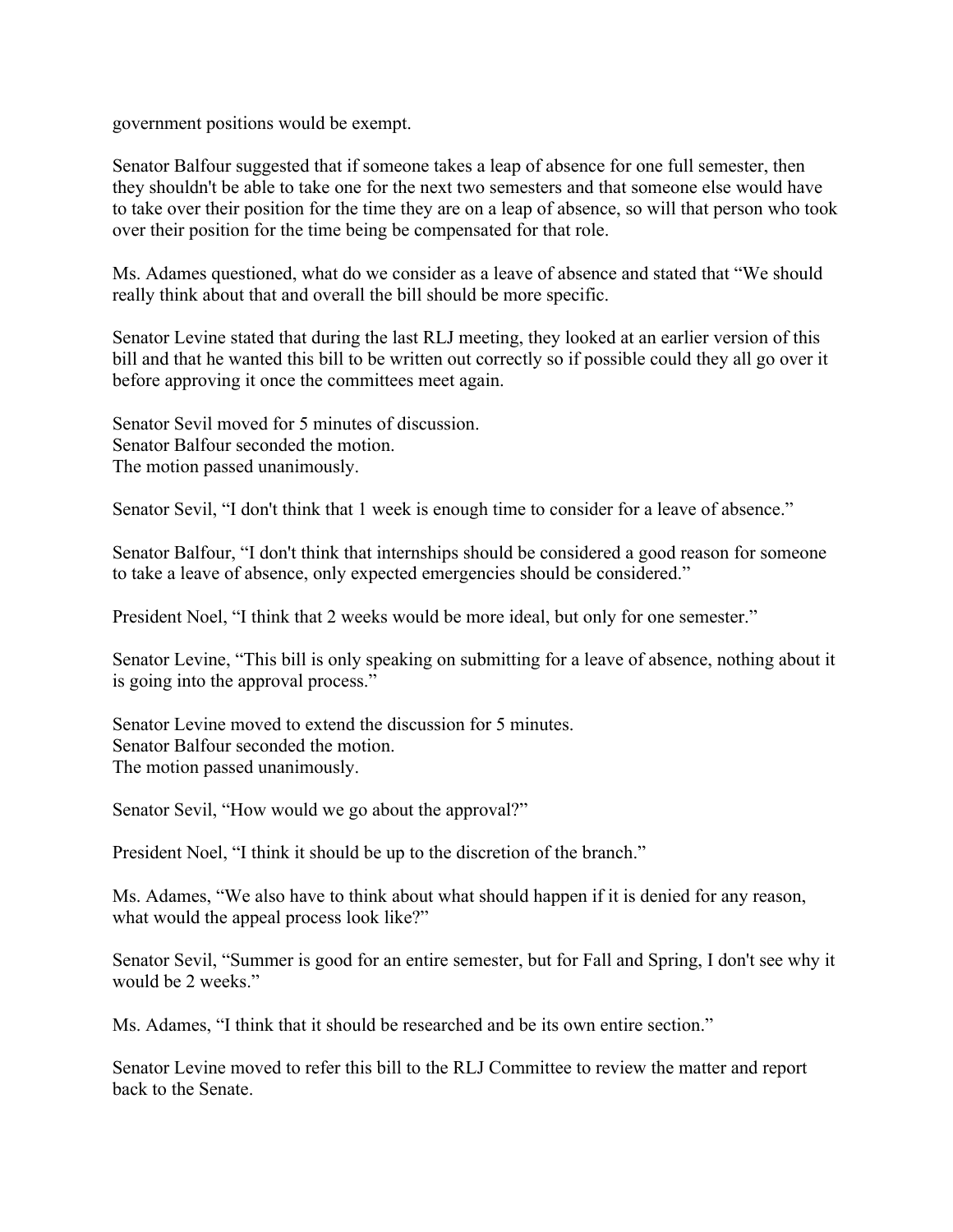Senator Sevil seconded the motion. The motion passed unanimously.

Senator Sevil moved to end the discussion. Senator Balfour seconded the motion. The motion passed unanimously.

## **DISCUSSION**

#### **A. Student Concerns**

Speaker Habib asked the Senate if any of them had any student concerns that they would like to share.

Senator Levine mentioned that around Bayview Student Living, many times the police just park in the middle of the road blocking part of the road only to talk to one another. He went on to mention that they sometimes also block many of the handicapped areas. Furthermore, he states that he wants for everyone to have proper security but not a car that just sits in the middle of the street for hours. Also, he brought up that the elevators at Bayview still do not have updated certificates and that it has been over a year and a half.

Senator Balfour, "Sometimes there are scary situations with the elevators at Bayview."

Senator Levine, "They claim that it has been inspected but there is no way to prove it because the certificate in the elevator is outdated."

Senator Nemmi reminded the council that there is already an unfinished resolution regarding this issue so if anyone wanted to work on that, that would be a great start.

#### **B. Spring Semester Goals**

The Senate reflected on their previous goals and how well they have been accomplished.

Senator Levine, "I think that we should start going to I-75 more to table there and work on getting that I-75 position filled."

Speaker Habib, "Do you all feel that we have been making good connections?"

Senator Sevil, "Well I don't know everyone in Cabinet."

Senator Chen, "We could work on giving better details on how to work Panther Connect."

#### **RLJ CHAIR REPORT**

Senator Levine…

● Informed the Senate that the RLJ Committee met for the first time with him as chair.